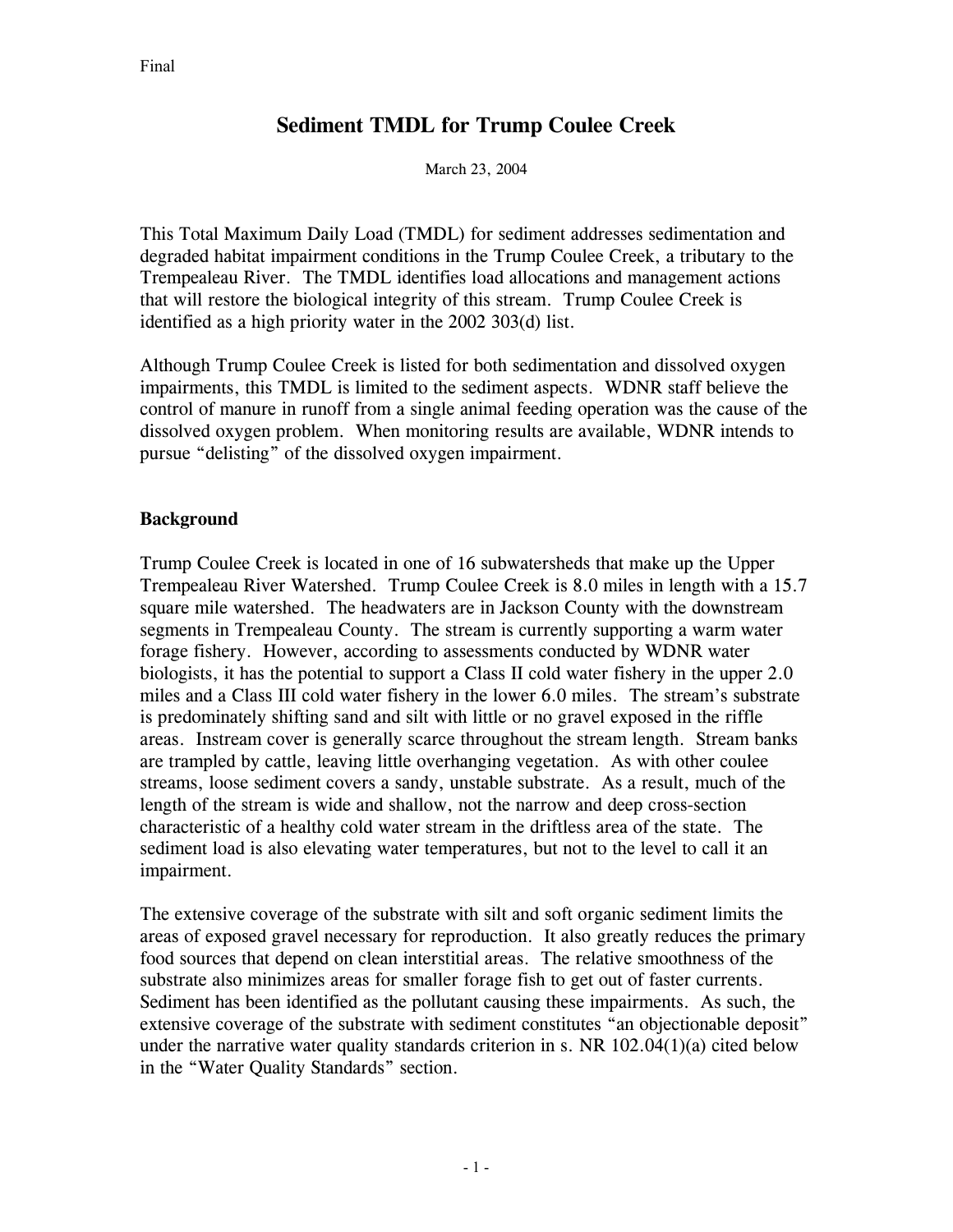The extensive sedimentation is a year-round situation. As such, there is no "critical condition". This is not to say that there is not variation on the sediment carried in runoff to a stream. (See section on Seasonal Variation below).

A description of the population, soils, topography, geology and other physical characteristics of the Upper Trempealeau River Watershed is contained in Chapter 2 of *A Nonpoint Source Control Plan for the Upper Trempealeau River Priority Watershed Project.* For a map of the Trump Coulee Creek Subwatershed, please see Map 3-12 in Chapter 3 of the Plan.

## **Water Quality Standards**

Trump Coulee Creek for its entire length is not currently meeting applicable narrative *water quality criterion* as defined in NR 102.04 (1); Wis. Adm. Code:

"To preserve and enhance the quality of waters, standards are established to govern water management decisions. Practices attributable to municipal, industrial, commercial, domestic, agricultural, land development or other activities shall be controlled so that all waters including the mixing zone and effluent channel meet the following conditions at all times and under all flow conditions: (a) *Substances that will cause objectionable deposits on the shore or in the bed of a water, shall not be present in such amounts as to interfere with public rights in waters of the state*."

Excessive sedimentation is considered as an objectionable deposit.

The designated uses applicable to Trump Coulee Creek are as follows:

S. NR 102.04(3) intro, (a) and (b), Wis. Adm. Code:

"FISH AND OTHER AQUATIC LIFE USES. The department shall classify all surface waters into one of the fish and other aquatic life subcategories described in this subsection. Only those use subcategories identified in pars. (a) to (c) shall be considered suitable for the protection and propagation of a balanced fish and other aquatic life community as provided in the federal water pollution control act amendments of 1972, P.L. 92-500; 33 USC 1251 et.seq.

"(a) *Cold water communities*. This subcategory includes surface waters capable of supporting a community of cold water fish and aquatic life, or serving as a spawning area for cold water fish species. This subcategory includes, but is not restricted to, surface waters identified as trout water by the department of natural resources (Wisconsin Trout Streams, publication 6-3600 (80)).

"(b) *Warm water sport fish communities.* This subcategory includes surface waters capable of supporting a community of warm water sport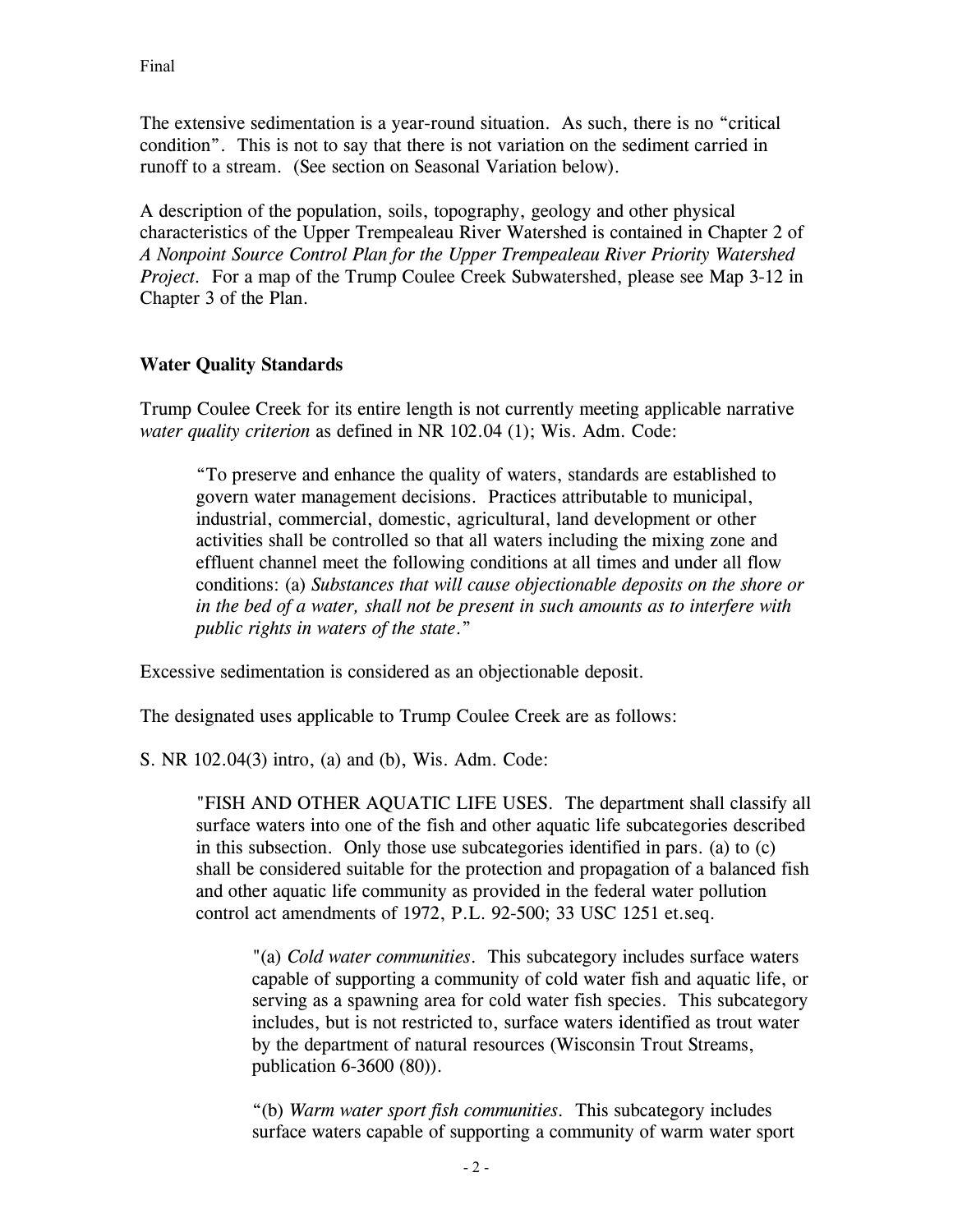fish or serving as a spawning area for warm water sport fish.

" (c) *Warm water forage fish communities.* This subcategory includes surface waters capable of supporting an abundant diverse community of forage fish and other aquatic life."

Presently, Trump Coulee Creek supports a warm water forage fishery with the potential to support a cold water fishery – class II trout in the upper 2.0 miles and class III in the lower 6.0 miles. It does not have a codified designated use of cold water fishery.

#### **Existing Sediment Loads**

Steep topography, narrow valleys and numerous streams characterize the Upper Trempealeau River watershed, including the Trump Coulee Creek subwatershed.

As shown in Tables 3-3 and 3-4 of the Nonpoint Source Control Plan for the Upper Trempealeau River Priority Watershed Project, most of the sediment entering Trump Coulee Creek is as follows:

Table 1. Sediment loading for Trump Coulee Creek. All values are in average annual tons of sediment reaching the stream.

|               | Average Annual<br>Tons of Sediment | %              |
|---------------|------------------------------------|----------------|
|               |                                    |                |
|               | to Stream                          |                |
| Croplands     | 206                                | 59             |
| Pasture,      |                                    |                |
| grassland     |                                    |                |
| and other     |                                    |                |
| uplands       |                                    |                |
| <b>Stream</b> | 145                                | 39             |
| banks         |                                    |                |
| Gullies       | 9                                  | $\mathfrak{D}$ |
|               |                                    |                |
| Total         |                                    |                |

l

<sup>\*</sup> The figures in this table are consistent with Tables 3-3 and 3-4 of the *Nonpoint Source Control Plan for the Upper Trempealeau River Priority Watershed Project*. However, due to a calculation error in Table 3-3 of the Plan, the total value varies from the total given in the Plan. The error has been identified and corrected for this TMDL.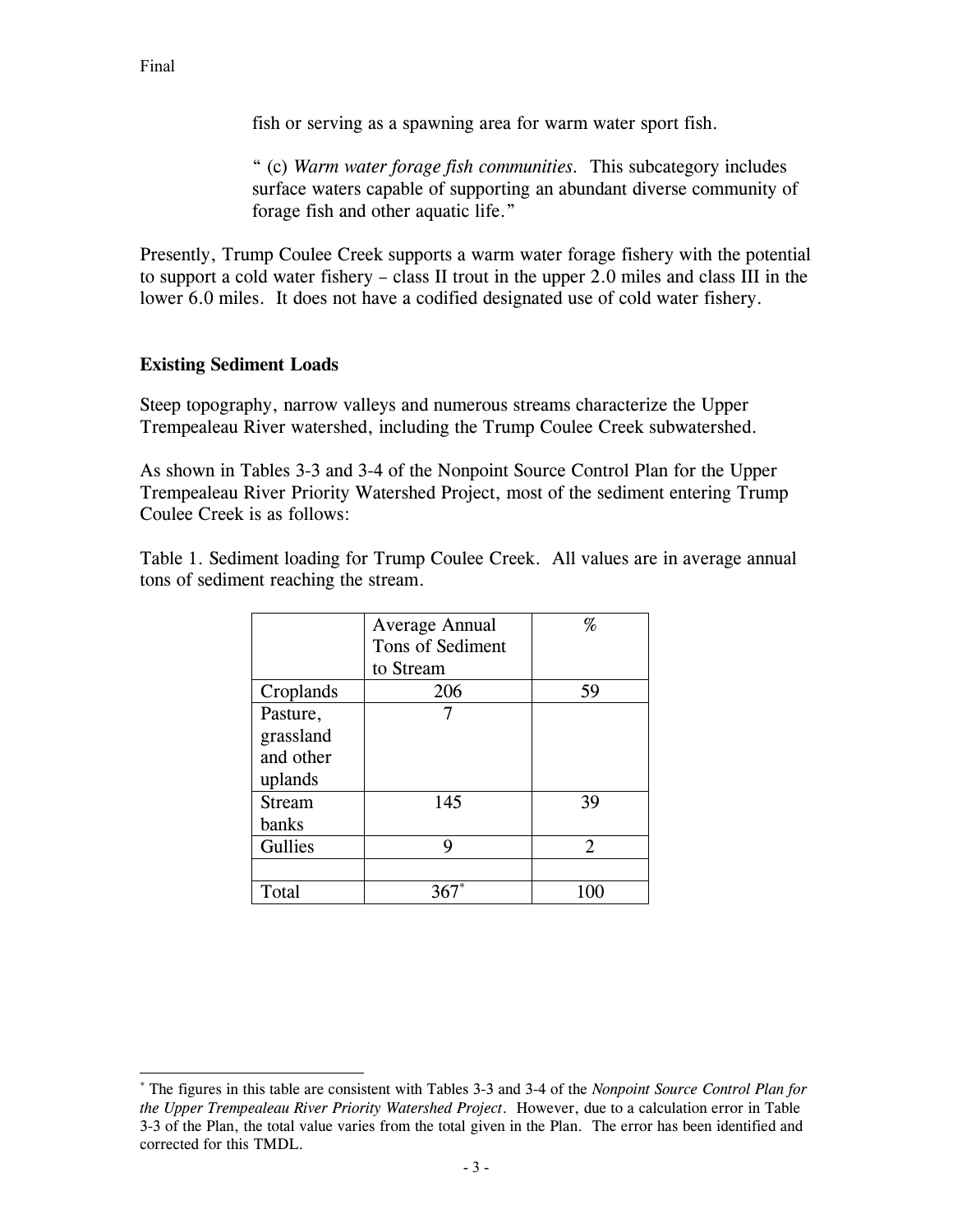All estimates of sediment load are made using the WINHUSLE Model (information on model previously submitted to EPA Region 5). This model uses results from the Universal Soil Loss Equation with runoff based on NRCS TR-55 routed from the field to the stream.

## **Total Load Capacity, Wasteload Allocation and Load Allocation**

The objective of this TMDL is to produce habitat conditions in Trump Coulee Creek that meet narrative water quality standards and support a cold water trout fishery, as described in NR 1.02(7)(b), Wis. Adm. Code, as follows:

- "A class III trout stream is a stream or portion thereof that:
- a. Requires the annual stocking of trout to provide a significant harvest, and
- b. Does not provide habitat suitable for the survival of trout throughout the year, or for natural reproduction of trout."
- "A class II trout stream is a stream or portion thereof that:
- a. Contains a population of trout made up of one or more age groups, above the age [of] one year, in sufficient numbers to indicate substantial survival from one year to the next, and
- b. May or may not have natural reproduction of trout occurring; however, stocking is necessary to fully utilize the available trout habitat or to sustain the fishery."

# Total Load Capacity

Based on a review of the data for Trump Coulee Creek, in the best professional judgment of Department water quality staff, the total load capacity assigned to Trump Coulee Creek is an average annual amount of sediment of  $243 \text{ tons}^1$ . However, the Department will monitor the stream to track the anticipated response. If the load reduction is sufficient to achieve the load capacity and the stream has not adequately responded, the load capacity will be reviewed and lowered appropriately. In the event that the stream adequately responds with a load reduction that is still above the load capacity, the Department will either pursue "de-listing" of the stream (possibly making this TMDL irrelevant) or will revise (upward) the load capacity.

#### Wasteload Allocation

 $\overline{a}$ 

Since there are no point sources in the watershed the wasteload allocation is zero. If a point source discharge were proposed, one of the following would need to occur:

<sup>&</sup>lt;sup>1</sup> As measured (calculated) for the mouth of Trump Coulee Creek.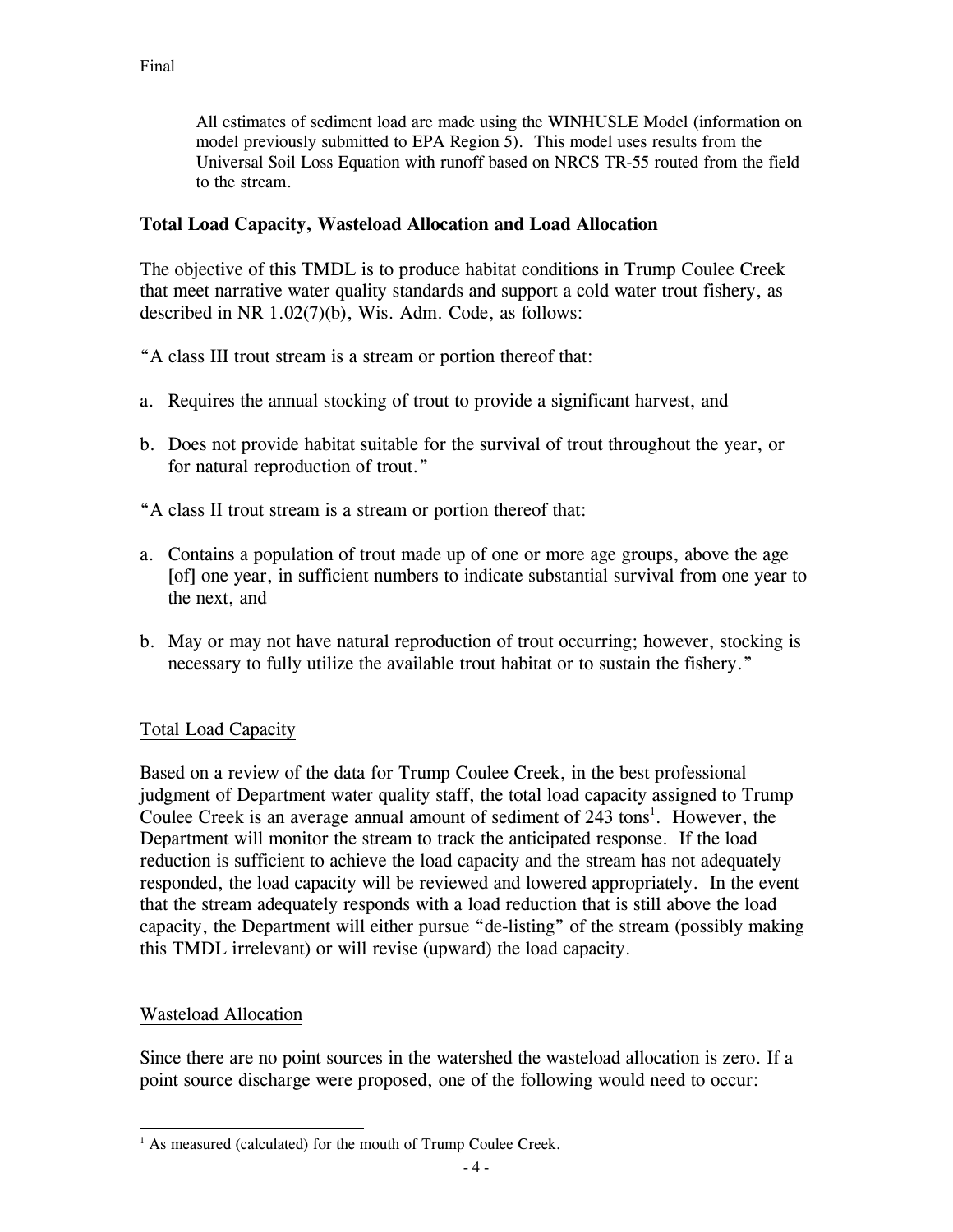- An effluent limit of zero sediment load would be included in the WPDES permit.
- An offset would need to be created through some means, such as pollutant trading.
- A re-allocation of sediment load would need to be developed and approved by EPA.

## Load Allocation

The load allocation corresponds to the total load capacity since the wasteload allocation is zero and the margin of safety is implicit. To achieve the load capacity, a 33% reduction in average annual sediment load based on mid-1990s conditions is needed. The sediment load allocation for mid-1990s conditions in the Trump Coulee Creek subwatershed is summarized in Table 2.

Table 2. Sediment load allocation for Trump Coulee Creek. All values are expressed in average annual tons of sediment reaching the stream.

| Category                                                      | Load<br>Allocation<br>(Tons) | Annual<br>Load<br>(Tons) | Percent<br>Reduction | Reduction<br>in<br>Load<br>(Tons) | Reduced<br>Annual<br>Load<br>(Tons) |
|---------------------------------------------------------------|------------------------------|--------------------------|----------------------|-----------------------------------|-------------------------------------|
| Cropland and<br>other<br>Agricultural<br>Lands and<br>Uplands | X                            | 213                      | $~1.30\%$            | 66                                | 147                                 |
| Gullies                                                       | X                            | 9                        | $\Omega$             | $\Omega$                          | 9                                   |
| Stream banks<br>( <i>primarily</i><br>agricultural)           | X                            | 145                      | 40%                  | 58                                | 87                                  |
| Totals:                                                       | 243                          | 367                      | $-33%$               | 124                               | 243                                 |

*From Table 4-11 of the Nonpoint Source Control Plan for the Upper Trempealeau River Priority Watershed Project.*

The total annual loading capacity for sediment is the sum of the wasteload allocation and the load allocation, as expressed in the following equation:

| Loading Capacity | $=$ | WL A      |               |
|------------------|-----|-----------|---------------|
| $243$ Tons/Yr    |     | 0 Tons/Yr | $243$ Tons/Yr |
|                  |     |           |               |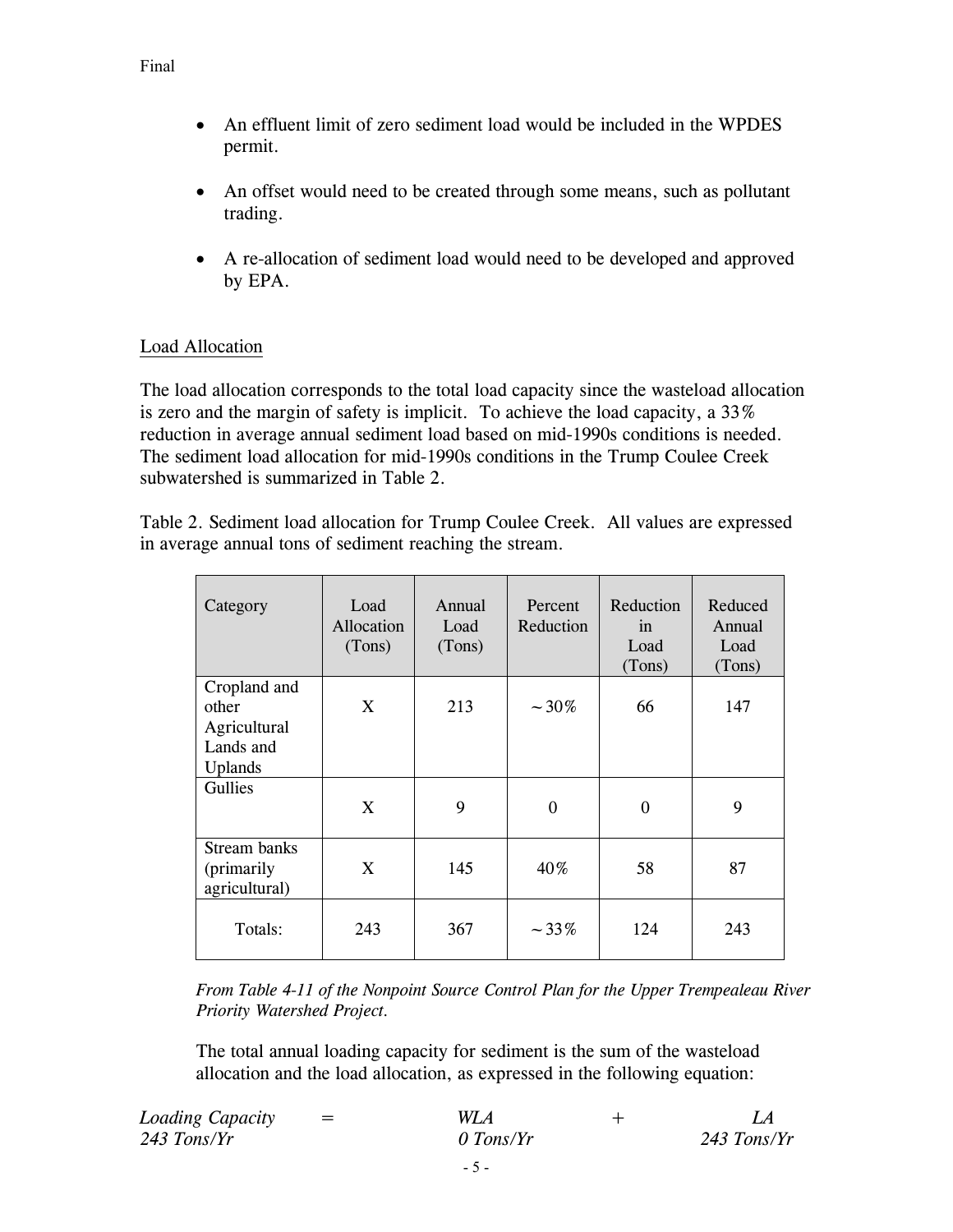# **Margin of Safety**

An implicit margin of safety is used for this TMDL. Additional load reduction should be achieved through implementation of additional best management practices (BMPs) in the watershed. A primary example is the establishment of vegetative buffers along streams through activities such as the Conservation Reserve Enhancement Program (CREP). Vegetative buffers along streams were not included in estimating the load allocations due to the fact that they could not be modeled. A portion of the watershed in Jackson County is within a CREP-eligible area. The Conservation Reserve Program Continuous Sign-up Program is be implemented in Trempealeau County. Therefore, additional practices will be installed beyond what was included in analysis.

Furthermore, use of the Alternative Conservation System, implemented in about 30% of cropland in the subwatershed, represents a conservative value for effectiveness of BMPs; actual reduction could be double on certain farms or fields. State-enacted performance standards require a greater level of control than what would be achieved through Alternative Conservation Systems. For example, under an Alternative Conservation System, practices to control soil loss on a field could be designed to achieve a soil loss of about 8 Tons per acre per year. Under implementation of the performance standards, practices would be designed to achieve a soil loss of about 4 Tons per acre per year.

#### **Seasonal Variation**

l

There is no seasonal variation in the sedimentation of this stream. Sediment is a "conservative" pollutant and does not degrade over time or during different critical periods of the year. The extensive sedimentation occurs year-round. Under some stream flow regimes, sediment is deposited, and at other times, sediment is scoured and transported downstream. Much of the sediment in this stream remains within the confines of the stream until major floods scour some of the accumulated sediment. However, over time the net result has been an accumulation of sediments in and along the stream under the current amounts of sediment reaching the stream.

Undoubtedly, the amount of sediment reaching Trump Coulee Creek through major rainfall and snowmelt runoff events varies throughout the year.<sup>2</sup> However, most of the sediment enters during spring runoff and intense summer rainstorms. Considerable sediment also enters the stream from eroding stream banks during runoff events. The best management practices to achieve the load allocation are selected and designed to function for 10-year or 25-year, 24-hour design storms, providing substantial control for the major rainfall events.

 $2$  The reader should clearly differentiate between sedimentation – the deposition of sediment – and the sediment as a pollutant reaching the stream. The first is a year-round situation where the depth of the sediment deposition may vary in response to flood flows in the stream. The second is the pollutant itself, which reaches the stream during storm events.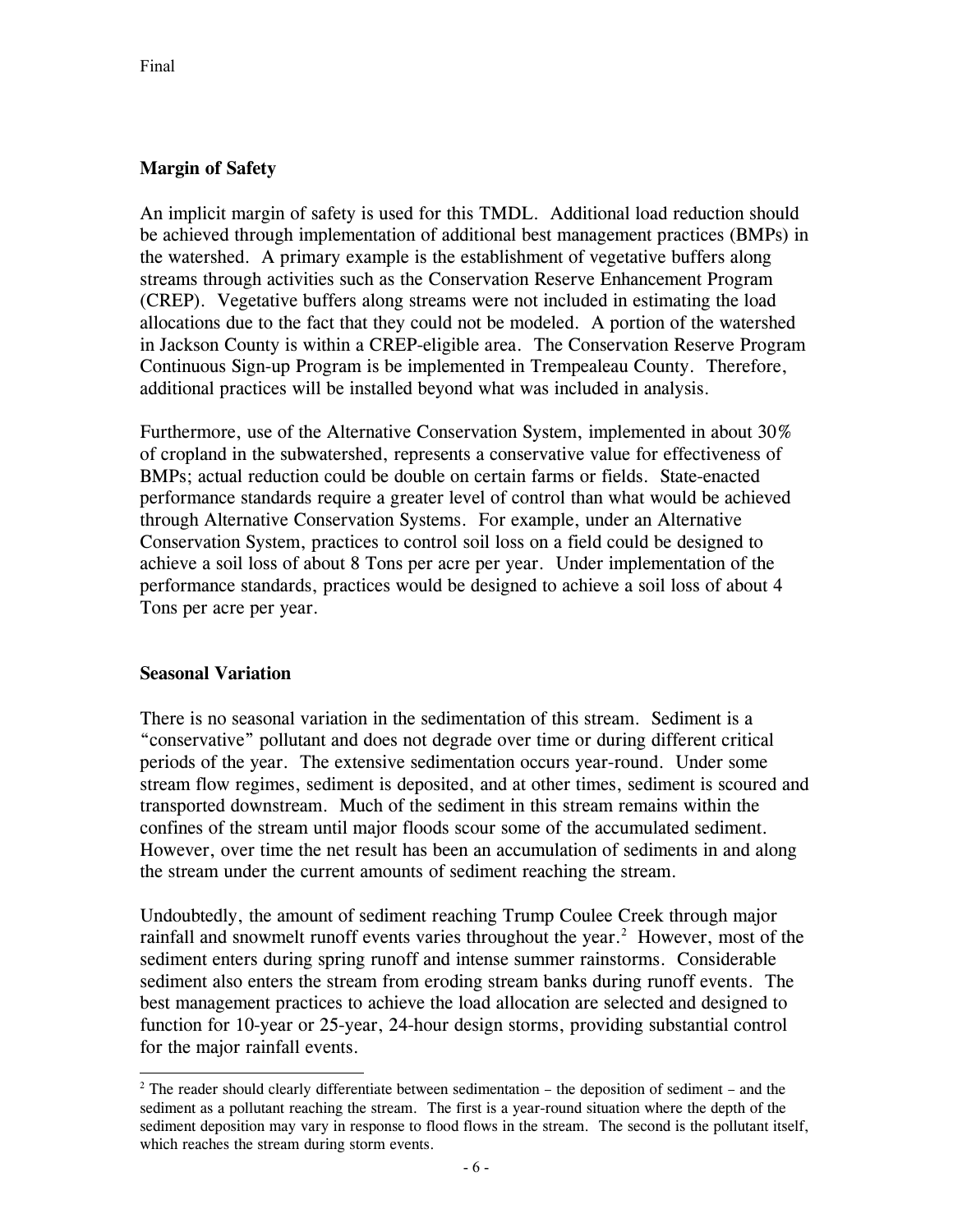## **Public Participation**

Consistent with the Wisconsin DNR Continuing Planning Process and as required by Sections NR 120.08 (Watershed Plans), and NR 121.07(1), (Water Quality Management Plans), Wis. Adm. Code, there was public participation on the Upper Trempealeau River Priority Watershed Project Plan. There were public meetings in the developmental stage of the plan, and a public hearing was held on the Upper Trempealeau River Priority Project Plan on August 29, 1994. None of the public comments suggested changes to the plan. It appears no written comments were submitted. The Jackson and Trempealeau Counties Land Conservation Committees, Wisconsin DNR and the Wisconsin Department of Agriculture, Trade and Consumer Protection (DATCP) approved the plan. Since the load allocation in this TMDL is consistent with the Upper Trempealeau River Priority Watershed Plan, the Department believes the public participation process used for the priority watershed project meets the intent of public participation requirements for a TMDL.

#### **Reasonable Assurance**

There are no point sources in the watershed. So, the reasonable assurance provisions apply only to nonpoint sources. Implementation of this TMDL is provided through Wisconsin's section 319 Management Plan. The 319 Plan (approved by EPA in 2000) describes the variety of financial, technical and educational programs available in the state. In addition, the plan describes "back-up" enforcement authorities for nonpoint source management in Wisconsin. The primary state program described in the 319 Management Plan is the Wisconsin Nonpoint Source Water Pollution Abatement Program (Section 281.65 of the Wisconsin Statutes and Chapter NR 120 of the Wisconsin Administrative Code).

Specific to this TMDL, Trump Coulee Creek is part of a larger watershed project, the Upper Trempealeau River Priority Watershed Project. As part of a financing plan for priority watershed projects, long-term state cost-sharing and local staff funding was committed to the Upper Trempealeau River Priority Watershed Project. A copy of the watershed plan is attached to this TMDL.

No new or additional enforcement authorities are proposed under this TMDL. However, future enforcement of nonpoint source performance standards and prohibitions will likely take place in the watershed. It is also anticipated that regulatory agricultural and non-agricultural performance standards and performance standards called for in Wisconsin Statutes will be implemented in the Upper Trempealeau River watershed. Administrative rules passed by the Natural Resources Board indicate that watersheds with impaired waters will have the highest priority for enforcement.

Farmers may also enroll in the Conservation Reserve Enhancement Program or similar programs to establish vegetated buffers on cropland and marginal pastures as well as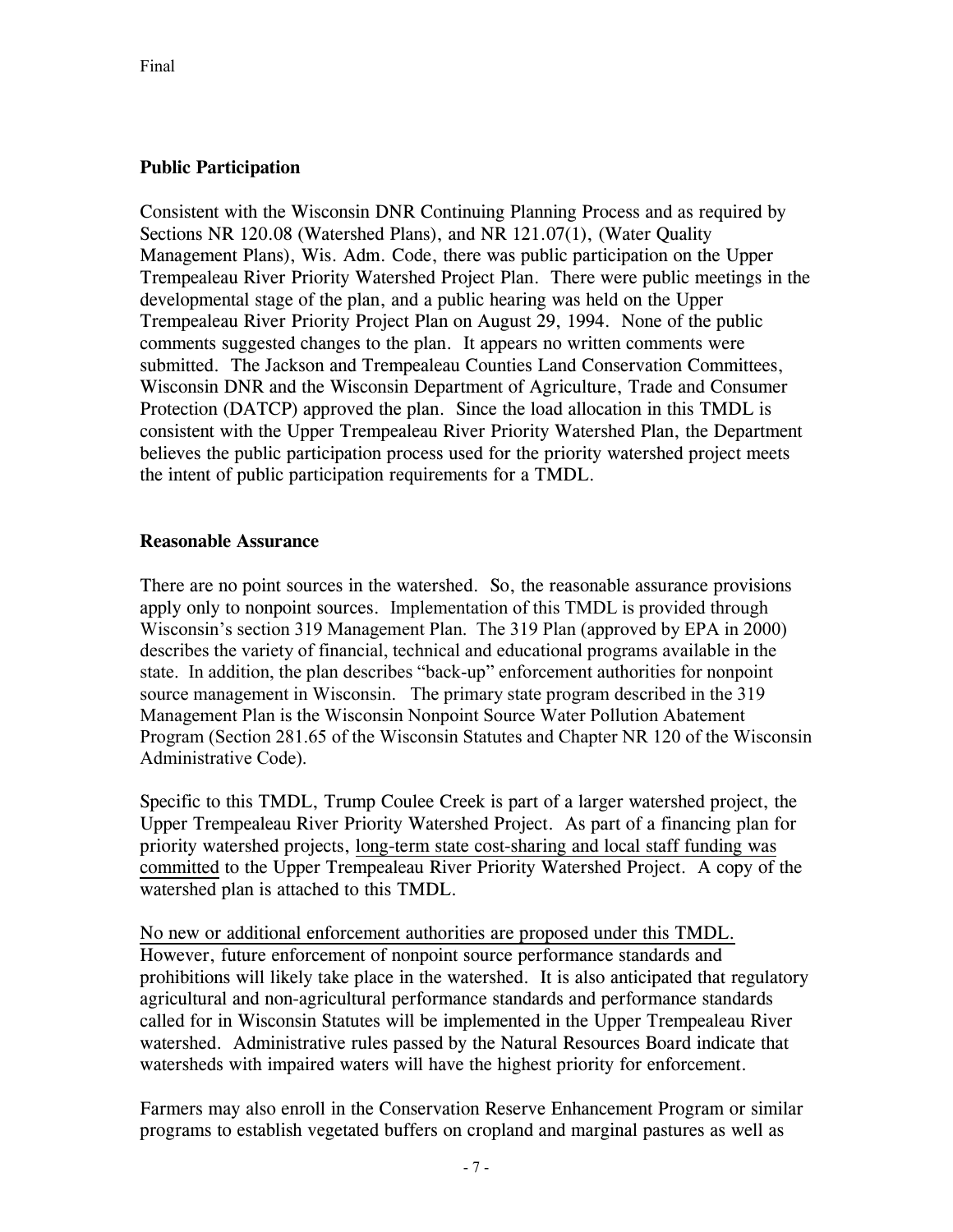the Conservation Reserve Program, which takes highly erodible lands out of agricultural use.

Another option available to landowners in the watershed is the Targeted Runoff Management (TRM) grant program through the WDNR. The TRM program is a competitive grant program that provides financial assistance to control polluted runoff from both rural and urban sites. The grant period is two years, and the maximum costshare rate is 70% of eligible costs.

## **Monitoring**

The WDNR intends to monitor Trump Coulee Creek in the summer of 2005, after implementation of the Upper Trempealeau River Priority Watershed Project is complete. The monitoring will consist of metrics contained in the WDNR's baseline protocol for wadeable streams, such as the Index of Biological Integrity (IBI) and the current habitat assessment tool. Based on the 2005 monitoring, the need for further monitoring will be determined.